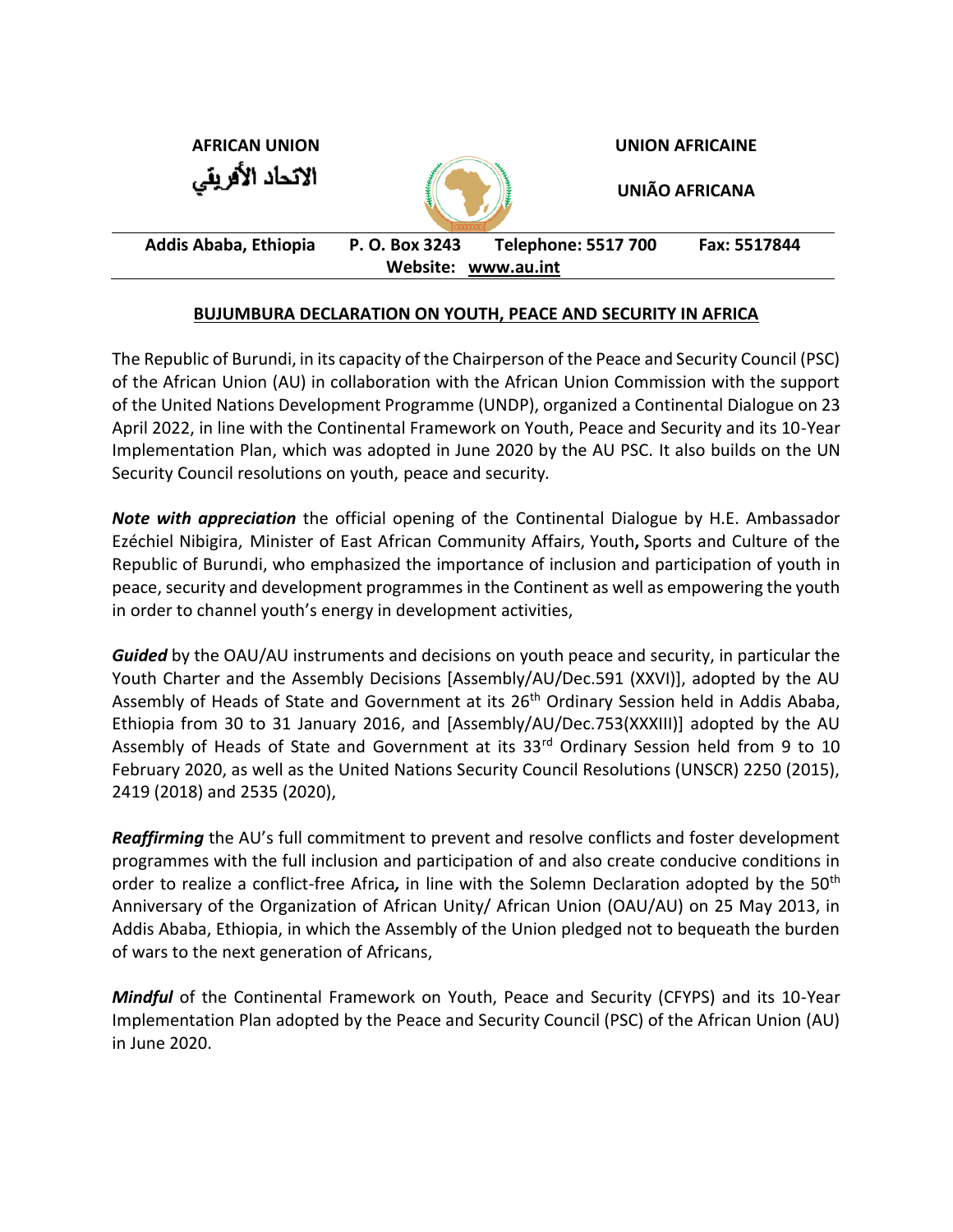### **ACKNOWLEDGE THAT:**

- I. *The African Union and its Member States* have made significant efforts in ensuring youth meaningful participation and inclusion in peace and security agenda of the Union, including other areas such as development, as a preventive measure to conflicts and address the root causes of conflicts in the Continent starting at the national level.
- II. *Despite* these efforts, the Youth are still experiencing challenges including unemployment, lack of inclusion in political spheres, socio-economic empowerment, capacity building, and lack of resources including funding, to name a few.

**The Dialogue was facilitated** by the African Union Youth Ambassadors for Peace (AYAPs) Mr. Christian Achaleke (Central Africa), Ms. Diana Chando (East Africa), Ms. Kholoud Boughari (North Africa), Ms. Cynthia Chingwenya (Southern Africa), Ms. Mohamed Kunta (West Africa) and the African Union Chairperson's Youth Envoy Ms. Chido Cleopatra Mpemba. Over 300 youth participated in the Dialogues and the following recommendations were made:

## **Participation:**

1. *Stressed* the need for governments of AU Member States to establish structures that allow smooth engagement and participation of youth in the national agendas and promote the visions and role of youth; in this regard, *commended* the Government of Burundi for allowing smooth participation and engagement of youth in the national agendas including holding regular meetings between the leaders of the Government and the youth;

2. *Noted with satisfaction* the development of Youth Peace and Security agenda within the AU, a tool that promotes participation and engagement of youth at continental level, between and among the regions, as well as provide platforms of inter and intra-states dialogues among African States;

3. *Noted with concern* the issue of language as barrier in the promotion of participation and collaboration of youth in their activities in the continent; in this regard, *emphasized* the importance for youth to be provided with opportunities of learning more languages with a view to open up a wider space of communication and engagement;

4. *Encouraged* youth to wisely use social media platforms such as searching for opportunities, promoting peace and mobilizing youth participation in national agendas, as well as for innovation of and collaboration on their ideas;

5. *Requested* the AU Commission to include the participation of youth in the promotion of ratification and signing, as well as implementation of the AU Youth Charter, in order to provide an opportunity for youth to participate and engage with Member States from the ratification, signing and implementation of the Charter;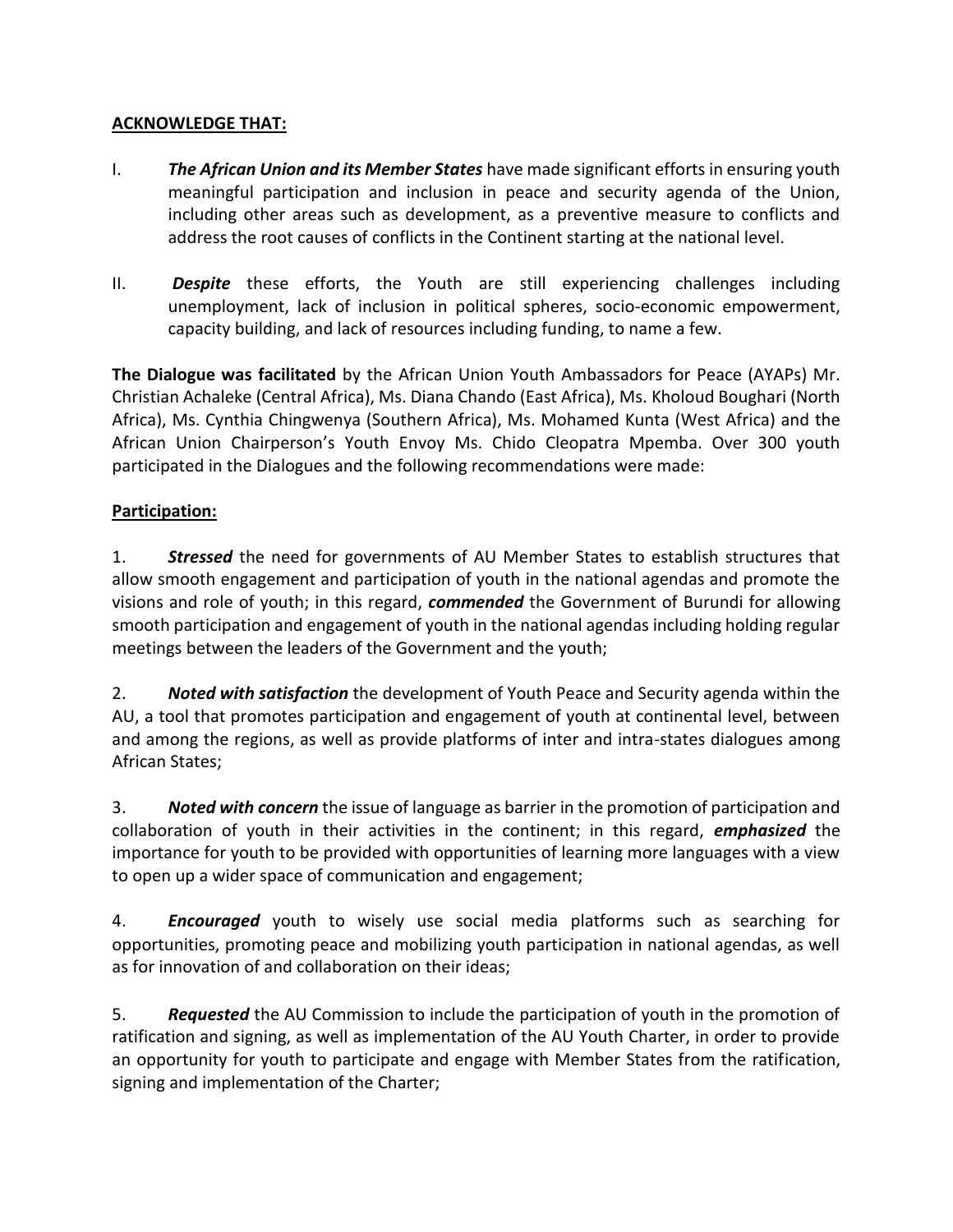6. *Emphasized* that knowledge and information is power for youth development; in this regard, *stressed* the need for Member States to promote and provide access to knowledge, information and communication for youth, including to ensure the availability of internet access in all communities;

# **Protection:**

7. *Emphasized* the need for capacity building and more awareness raising programmes for youth with regard to the instruments and national laws which provide protection to youth, with a view to facilitate youth's engagements in advocating and promoting protection with their respective governments;

8. *Appealed* to AU Member States and the AU Commission to establish educational programmes in universities/institutions focusing on providing education on prevention, peace building and post-conflict reconstruction and development in Africa, in order to empower youth on peace and security matters in the Continent; in this regard, *underscored* the need for governments to provide youth education scholarships in peace and security matters;

9. *Commended* the Government of Burundi for creation of facilities which empower and protect youth, such as youth investment bank (BIJE), the program for economic empowerment and youth employment (PAEEJ) and loans for youth's development projects and encouraged other Member States to emulate these initiatives;

10. *Underscored* the critical role the private sector plays in supporting youth's development projects which empower and protect youth, as well as increasing opportunities for employment and sharpening youth's creativeness;

11. *Stressed* the need for Governments to establish laws that protect youth's development projects such as businesses, ideas and innovations, including copyrights and remunerations for selling out youth's ideas or creativeness;

# **Prevention**

12. *Acknowledged* that the Continent has developed sufficient tools which facilitate the engagement of youth in prevention of conflict and *called for* its effective application and development awareness programmes for youth on the use of the existing tools;

13. *Underscored* the need to create forums for youth's interaction on conflict prevention which will promote their involvement in conflict prevention; in this regard, encouraged youth across the continent to establish youth groups focusing on conflict prevention;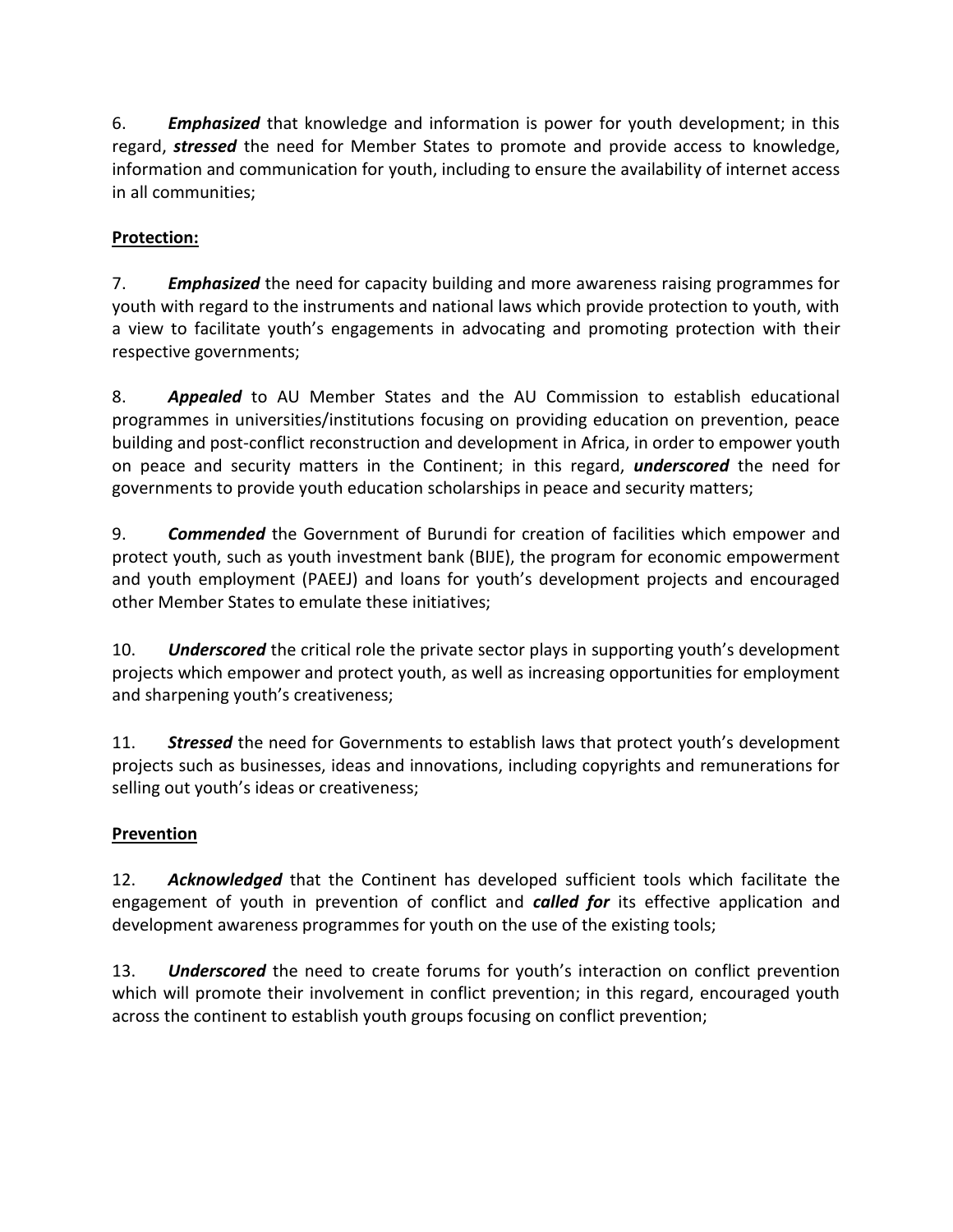## **Partnership and Coordination**

14. *Underscored* the need for more partnerships and coordination to advance the Youth, Peace and Security agenda at community, national, regional, continental and global level particularly among the youth, and in this regard encourages Youth for Peace (Y4P) networks at the different levels as a platform to: provide more visibility of the role of youth, engage in experience sharing and experiential learning, as well as increase the impact of youth participation different sectors/areas;

15. *Underscored* that partnership and coordination enhance socio-economic opportunities, such as employment, entrepreneurship and market for business and *emphasized* the need for transparent processes on partnerships and protection against exploitation and abuse of the youth;

16. *Recommended* for Member States to highlight the essential role the governments and their institutions responsible for developing and maintaining partnerships and coordination of different stakeholders interests, alongside youth and their networks, to advance the development and implementation of National Action Plans (NAPs) on Youth, Peace and Security; and, encouraged Member States to adopt the AU model of appointing youth ambassadors at national level, as a means to galvanize youth representation and participation in different sectors of their respective national agenda, as well as coordinating with AYAPs at regional and continental levels ;

17. *Emphasized* the need for transparent engagement in partnership and coordination and conducive structures that promote youth partnership;

# **Disengagement and reintegration**

18. *Called for* rehabilitation of centers for youth who have been affected and traumatized with conflicts and engage them in the reintegration process;

19. *Highlighted* the need for voluntary and professional programmes for youth to be able to develop socially, including provision of psychosocial support, and to facilitate their engagements in cooperative activities

20. *Underscored* the importance of the AU and UN involvement in the disengagement and reintegration programmes which require technical expertise;

21. Furthermore, the Dialogue:

i. *Commended* the President of the Republic of Burundi, H.E. Évariste Ndayishimiye, in particular for his constant and direct engagement with youth as a "Friend of Youth" and *recommended* to the AU to consider appointing him as AU Champion for Youth, Peace and Security Agenda;